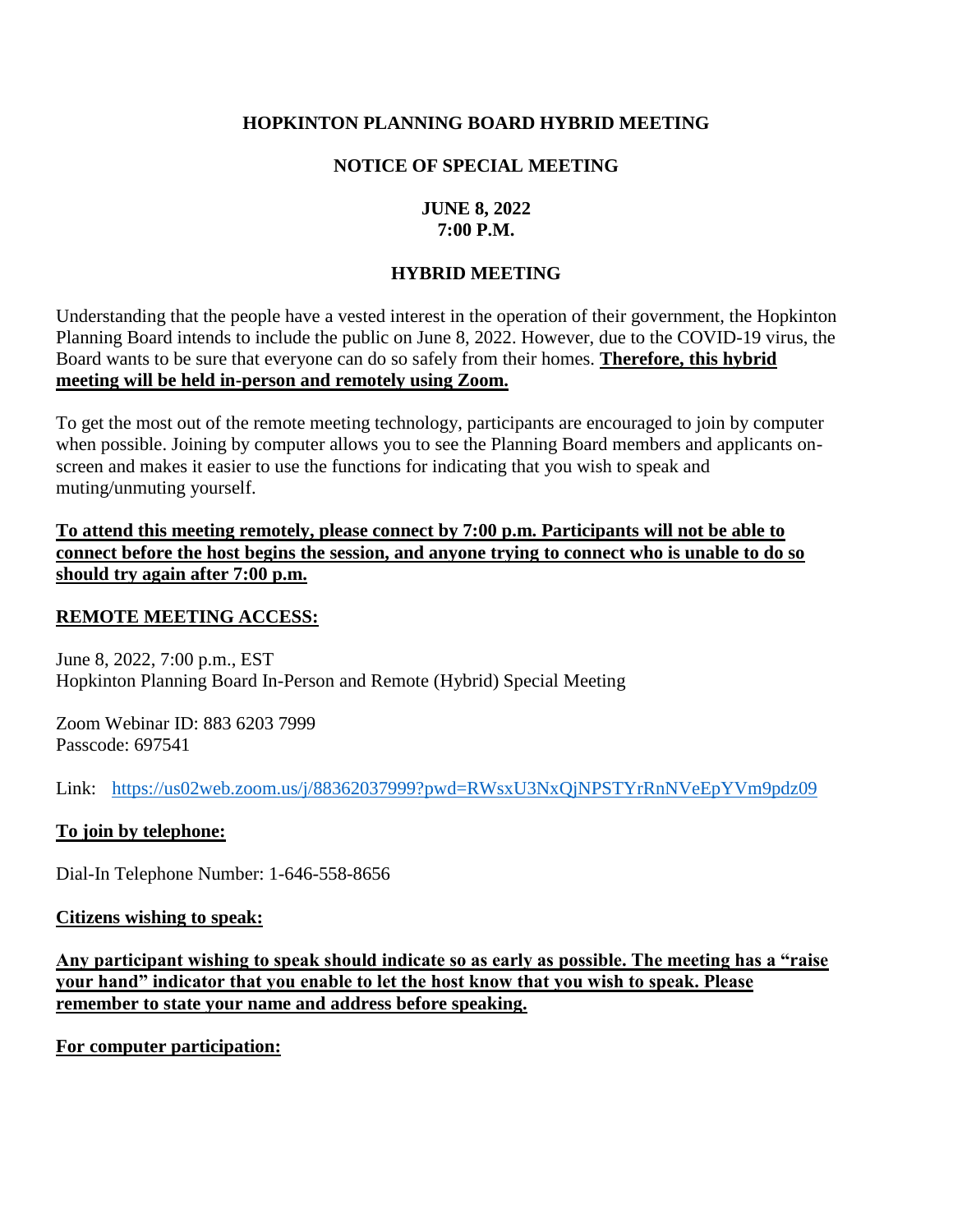Click "raise hand" from the Zoom menu bar, and wait for the meeting host to ask you to unmute. Once asked to unmute, press "unmute" to unmute and speak.

### **For phone participation:**

Dial \*9 to "raise hand" and wait for the meeting host to ask you to unmute. Once asked to unmute, dial \*6 to unmute and speak.

**Please note: Because of the ever-changing regulations due to the COVID-19 virus, this meeting may be cancelled. Please check the Town of Hopkinton website: [www.hopkintonri.org](http://www.hopkintonri.org/) for updates on these meetings and other important Town information.** 

Ron Prellwitz, Chairman Hopkinton Planning Board

**PLEASE NOTE: Document related to the following agenda items can be viewed on the Town website. To access documents:** 

**1) Go to the homepage of the municipal website [\(www.hopkintonri.org\)](http://www.hopkintonri.org/).**

**2) Hover your mouse over "Meetings", then select "Agendas and Minutes for 2022 and 2021".**

**3) Scroll down to "Planning Board Meeting – June 8 – 2022 – 7:00 p.m. – Hybrid", and select "Documents Associated with this Meeting."** *Questions?* **Call the Planning Department at (401) 377-7770, M-F, 8:30 a.m. to 4:30 p.m.**

# **MOMENT OF SILENT MEDITATION AND A SALUTE TO THE FLAG:**

**CALL TO ORDER:** 7:00 p.m.

### **ROLL CALL:**

### **OLD BUSINESS:**

None.

### **NEW BUSINESS:**

Growth Management Ordinance, Article IV, Section 13.5-86 through 13.5-97 of the Hopkinton Code of Ordinances.

*The Planning Board will review and discuss the existing Growth Management Ordinance for continued applicability and may possibly vote to make a recommendation to the Town Council.*

### **SOLICITOR'S REPORT:**

None.